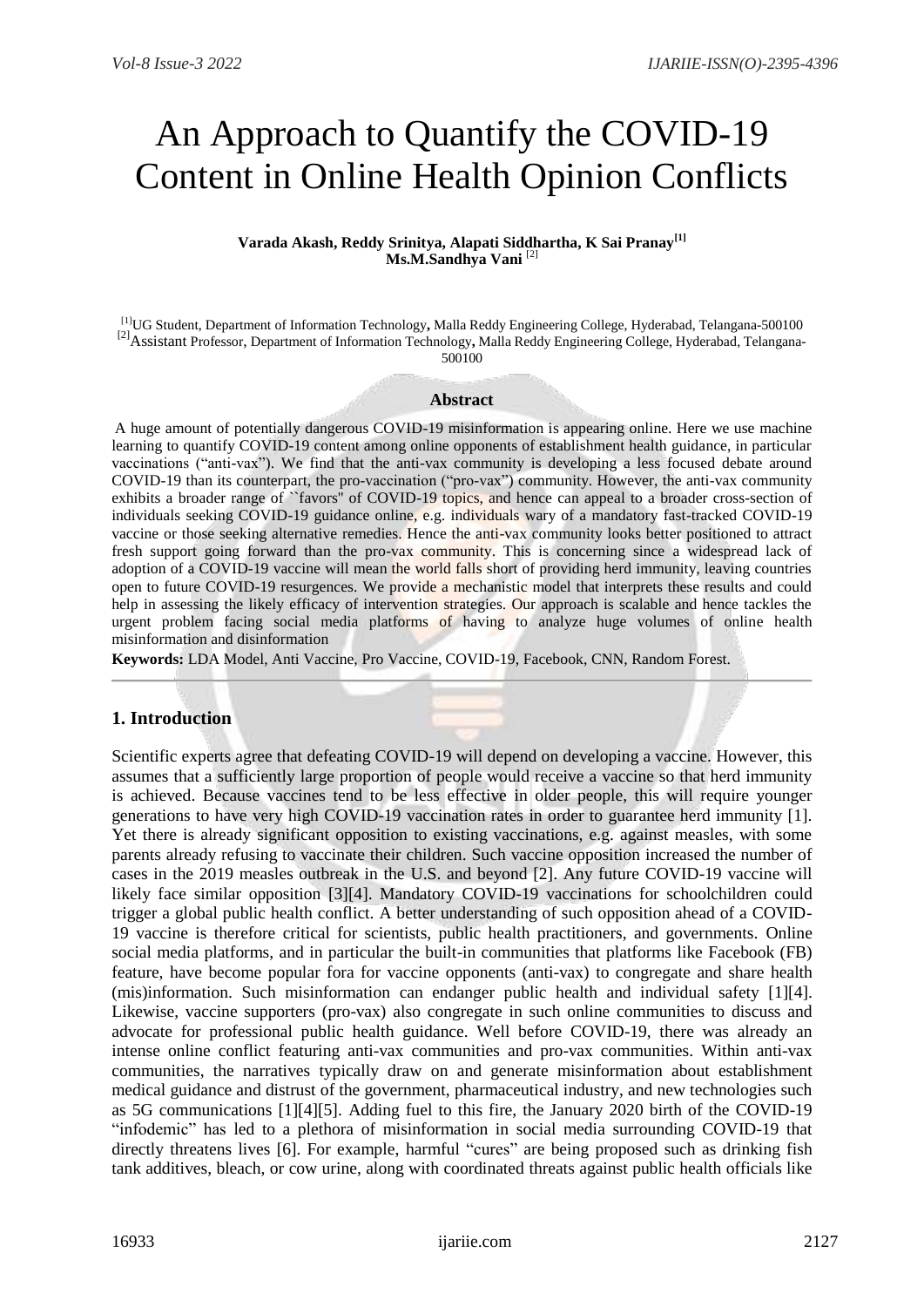Dr. Anthony Fauci, director of the U.S. National Institute of Allergic and Infectious Diseases [7]. Moreover, false rumors have been circulating that individuals with dark skin are immune to COVID-19. Making matters worse, people around the world are spending more time on social media due to social distancing imposed during the COVID-19 pandemic. This increases the likelihood that they become exposed to such misinformation, and as a result they may put themselves and their contacts at risk with dangerous COVID-19 remedies, cures and falsehoods. Though much work still needs to be done, this study therefore provides a first step toward a fully automated but interpretable understanding of the growing public health debate concerning vaccines and COVID-19.

# **2. Literature Survey**

A. Kata, "A postmodern Pandora's box: Anti vaccination misinformation on the Internet", Vaccine, vol. 28, no. 7, pp. 1709–1716, Feb. 2010, doi: 10.1016/j.vaccine.2009.12.022. The Internet plays a large role in disseminating anti-vaccination information. This paper builds upon previous research by analyzing the arguments proffered on anti-vaccination websites, determining the extent of misinformation present, and examining discourses used to support vaccine objections. Arguments around the themes of safety and effectiveness, alternative medicine, civil liberties, conspiracy theories, and morality were found on the majority of websites analyzed; misinformation was also prevalent. The most commonly proposed method of combating this misinformation is through better education, although this has proven ineffective. Education does not consider the discourses supporting vaccine rejection, such as those involving alternative explanatory models of health, interpretations of parental responsibility, and distrust of expertise. Anti-vaccination protestors make postmodern arguments that reject biomedical and scientific "facts" in favour of their own interpretations. Provaccination advocates who focus on correcting misinformation reduce the controversy to merely an "educational" problem; rather, these postmodern discourses must be acknowledged in order to begin a dialogue.

With morbidity and mortality from vaccine-preventable diseases [VPDs] having reached record lows [1], vaccines are one of the most successful tools for biomedical science and public health. Yet paradoxically, the effectiveness of vaccination has led to the reemergence of anti-vaccination sentiments. Vaccines may be seen as unnecessary or dangerous because incidence rates of VPDs in developed countries have plummeted. Vaccine "reactions" – negative health events following vaccination, attributed to the vaccine – then appear to be more common than the diseases themselves [2]. In this way, vaccines can be considered victims of their own success. The media plays a large role in disseminating and sensationalizing vaccine objections. Such objections are part of what has been called the "anti-vaccination movement", which has had a demonstrable impact on vaccination policies, and individual and community health [3].

# **3. Materials and Methods**

The terms 'Facebook Page' and 'cluster' are used interchangeably here since each Facebook Page is a cluster of people. Our methodology analyzing the public content of Facebook Pages for both antivaccination ("anti-vax") and pro-vaccination ("pro-vax") communities. The publicly available content of these online communities is obtained using a snowball approach, starting with a seed of manually identified pages discussing vaccines, public policies about vaccination, or the pro-vs-anti vaccination debate. Then their connections to other fan pages are indexed. At each step, new clusters are evaluated through a combination of human coding and computer-assisted filters. To classify a cluster as being (1) anti-vax or pro-vax and (2) including COVID-19 content or not, we reviewed its posts and the Page's "about" section between content that is intended to be serious versus merely satirical. The self-weeding tendency within Facebook Pages tends to reduce material from bots and fake profiles. We kept the present study focused on English, though this can be easily generalized using our same procedure. Beyond that, our study was global and not limited to a particular region.The content of these clusters was then bundled together separately for the anti-vax community and the pro-vax community, and the two resulting sets of content were analyzed using machine learning. We use CV which is based on a sliding window, one-set segmentation of the top words and an indirect confirmation measure that uses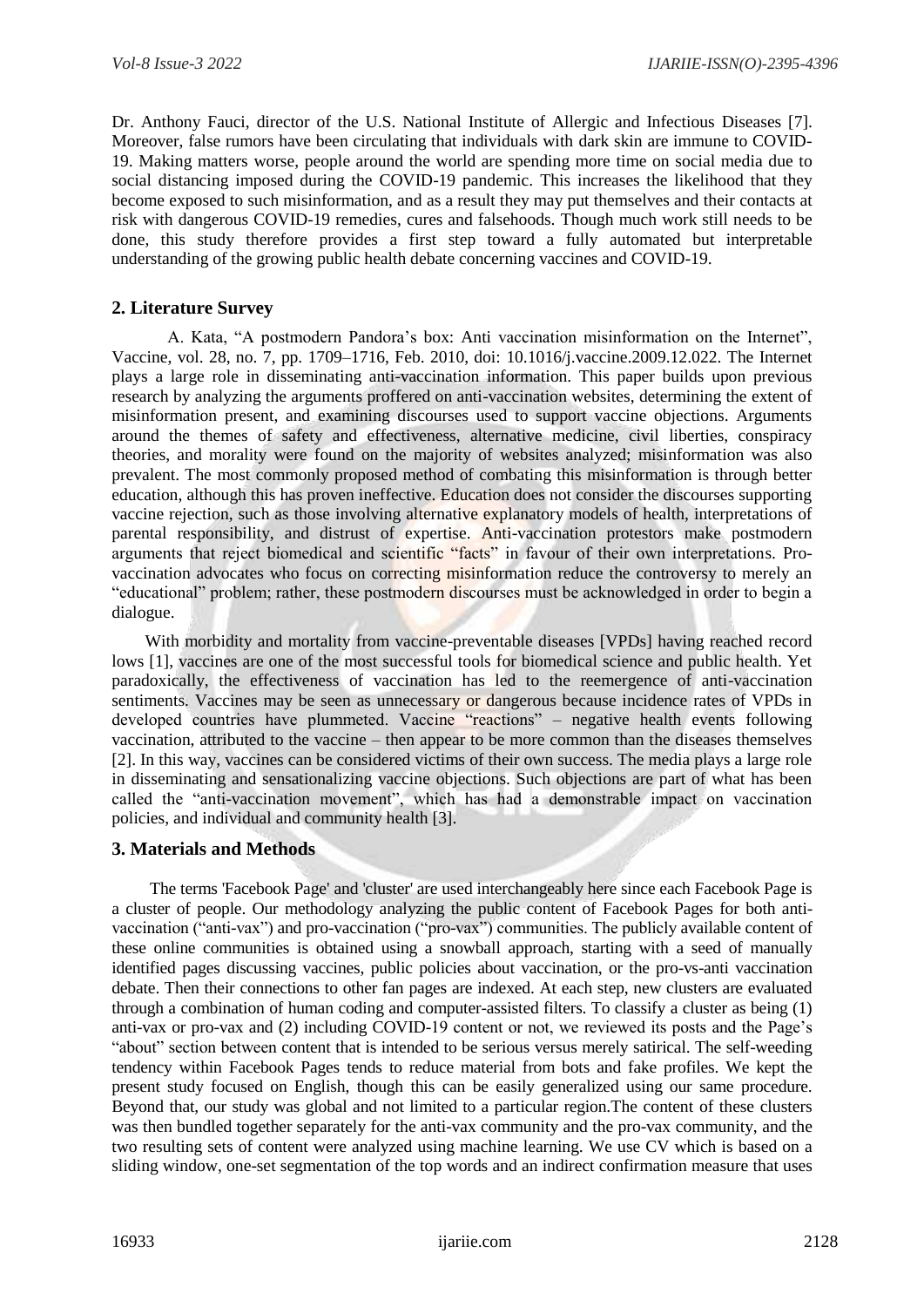normalized point-wise mutual information and the cosine similarity.

It comprises collections of probability measures on how often top words in topics co-occur with each other in examples of the topics.

- i. LDA Model
- ii. Convolutional Neural Networks

### **i. LDA Model**

LDA focuses primarily on projecting the features in higher dimension space to lower dimensions. You can achieve this in three steps:

Firstly, you need to calculate the separability between classes which is the distance between the mean of different classes. This is called the between-class variance*.*

$$
S_b = \sum_{i=1}^g N_i (\overline{x}_i - \overline{x})(\overline{x}_i - \overline{x})^T
$$

Secondly, calculate the distance between the mean and sample of each class. It is also called the within-class variance

$$
S_w = \sum_{i=1}^g (N_i-1) S_i = \sum_{i=1}^g \sum_{j=1}^N (x_{i,j} - \overline{x}_i) (x_{i,j} - \overline{x}_i)^T
$$

Finally, construct the lower-dimensional space which maximizes the between-class variance and minimizes the within-class variance. P is considered as the lower-dimensional space projection, also called Fisher's criterion.

$$
P_{lda} = \arg \max_{P} \frac{\left| P^T S_b P \right|}{\left| P^T S_w P \right|}
$$

## **ii. Convolutioal Neural Networks**

A **Convolutional Neural Network (ConvNet/CNN)** is a Deep Learning algorithm which can take in an input image, assign importance (learnable weights and biases) to various aspects/objects in the image and be able to differentiate one from the other. The pre-processing required in a ConvNet is much lower as compared to other classification algorithms. While in primitive methods filters are hand-engineered, with enough training, ConvNets have the ability to learn these filters/characteristics. The architecture of a ConvNet is analogous to that of the connectivity pattern of Neurons in the Human Brain and was inspired by the organization of the Visual Cortex. Individual neurons respond to stimuli only in a restricted region of the visual field known as the Receptive Field. A collection of such fields overlap to cover the entire visual area. The objective of the Convolution Operation is to extract the high-level features such as edges, from the input image. ConvNets need not be limited to only one Convolutional Layer. Conventionally, the first ConvLayer is responsible for capturing the Low-Level features such as edges, color, gradient orientation, etc. With added layers, the architecture adapts to the High-Level features as well, giving us a network which has the wholesome understanding of images in the dataset, similar to how we would. There are two types of results to the operation — one in which the convolved feature is reduced in dimensionality as compared to the input, and the other in which the dimensionality is either increased or remains the same. This is done by applying Valid Padding in case of the former, or Same Padding in the case of the latter.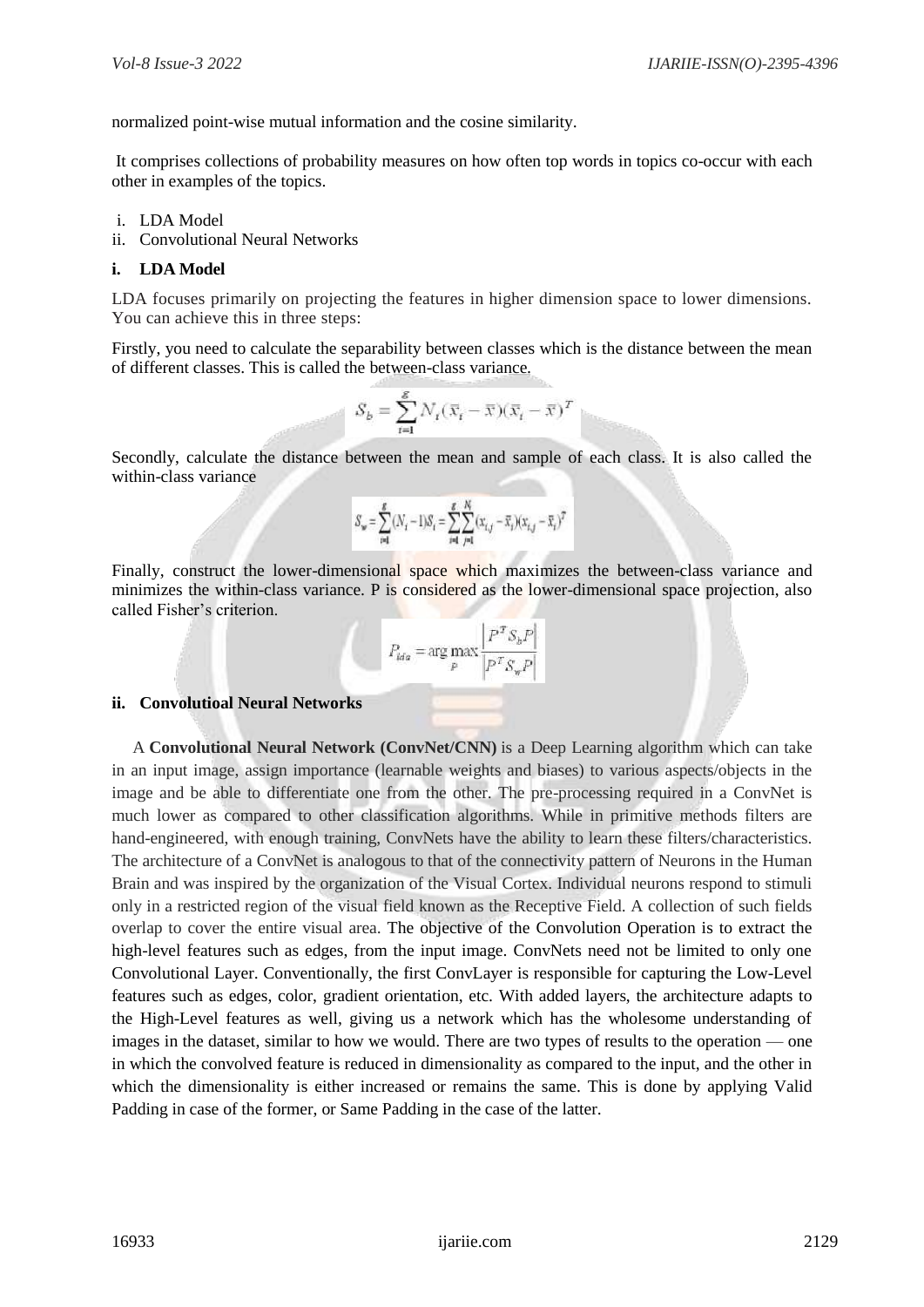

**Fig-1: Convolutioal Neural Networks**

Machine learning automation can, in principle, help address the significant issues facing social media platforms by mechanically picking out material that requires attention from the huge haystack of online content. While this could help to better curtail online misinformation, one might rightly ask about its accuracy and reliability as compared to human analysts. This has been recently addressed in Ref. [24]. We use the same coherence metric (CV) as these authors. They addressed the problem that topic models had previously given no guarantee on the interpretability of their output. Specifically, they produced several benchmark datasets with human judgments of the interpretability of topics and they found results that outperformed existing measures with respect to correlation to human ratings. They achieved this by evaluating 237,912 coherence measures on 6 different benchmarks for topic coherence, making this the biggest study of topic coherences at that time. Separately, we have done our own comparison for the general area of online hate and have found comparable consistency.

The LDA models were trained over posts in the following distinct groups: anti-vaccination posts in T1, anti-vaccination posts in T2, pro-vaccination posts in T1, and pro-vaccination posts in T2. For each of these sets, 10 separate LDA models were trained with the number of topics parameter ranging from 3-20, for a total of 180 models in each of the four groups. Fuller details are given in the Appendix. The CV coherence algorithm was then run over each of these models and the coherence scores were averaged for each number of topics. These averaged scores are plotted in Figures 1B and 1C. Figure 1A shows the result of the same procedure applied to all posts in our dataset, and to all anti-vaccination posts, and to all pro-vaccination posts

#### **4. Result and Discussion**

To run project double click on 'run.bat' file to get below screen

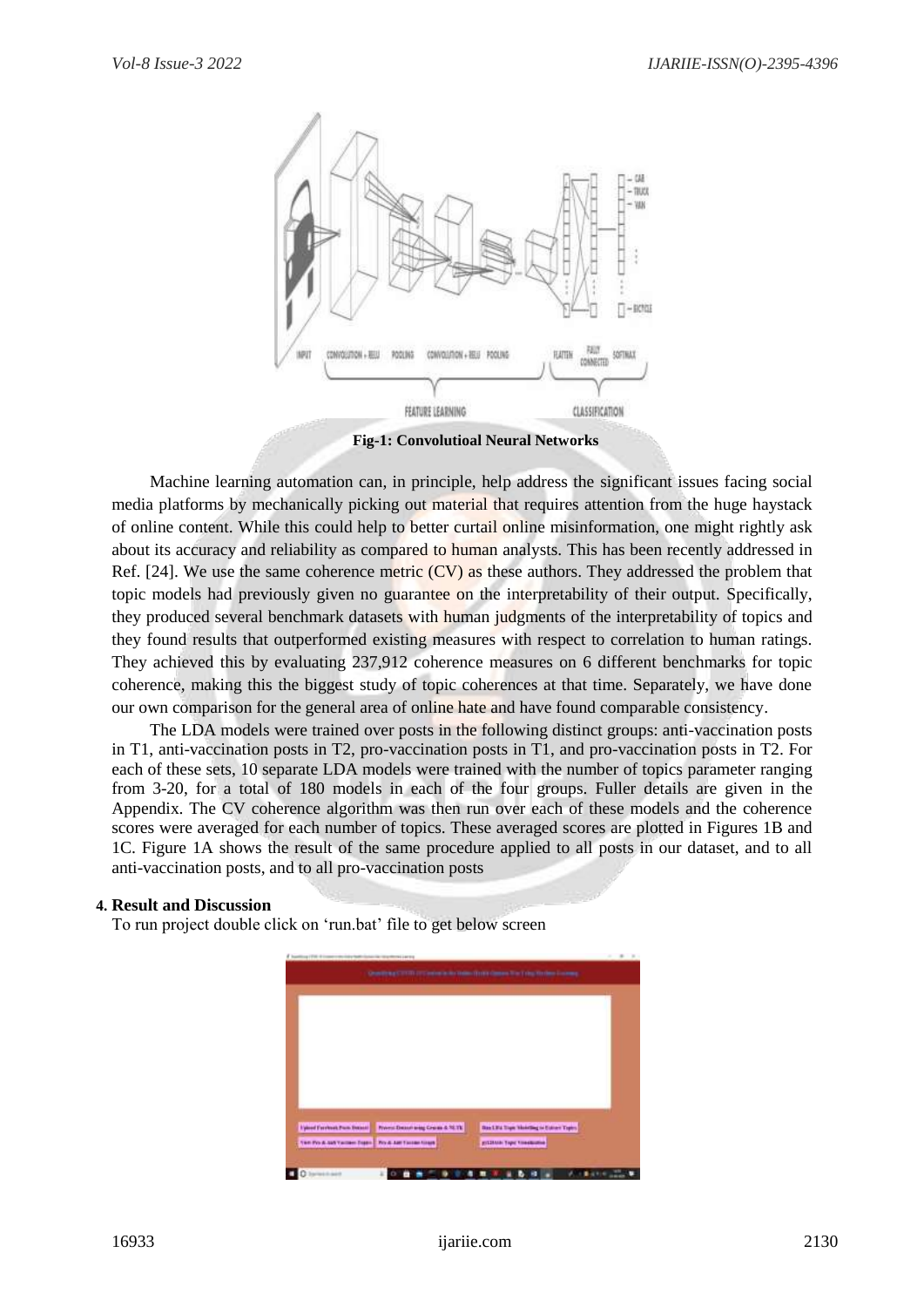# **Fig-2: Initial Configuration of Application**

In above screen click on 'Upload Facebook Posts Dataset' button to load dataset

|                                       |                                          | r.<br>n                           |                                                    |
|---------------------------------------|------------------------------------------|-----------------------------------|----------------------------------------------------|
|                                       |                                          |                                   |                                                    |
| E                                     | <b>Taken and</b>                         |                                   |                                                    |
| <b>Track Eldorom</b><br>L. And Editor |                                          | ÷                                 |                                                    |
|                                       | <b>Electric Photosoph Plane Research</b> | Figures Statement County of TV PR | <b>Size Like Engry Manufing to Economy English</b> |
|                                       | The first automorphism that automorphism |                                   | goldston Topp Visualcome                           |

**Fig-3: Upload Facebook Posts Dataset** 

In above screen uploading 'Posts.csv' file and then click on 'Open' button to load dataset and after loading dataset click on 'Process Dataset using Gensim & NLTK' button to read dataset and to clean dataset

| <b>Photo city powering</b>                                                                                                                                                                                                                                                                                                                                                                                                                                                                                                                                                                                                                                                                                                                                                                                                                                                                                                                                                                                                                                                                                                                                                                                                                                                                                                                                                                                                                                                                                                                                                                                                                                                                                                                                                                                                                                                                                                                                                                                                                                                                                                                                                                                                                                                                                      |  |
|-----------------------------------------------------------------------------------------------------------------------------------------------------------------------------------------------------------------------------------------------------------------------------------------------------------------------------------------------------------------------------------------------------------------------------------------------------------------------------------------------------------------------------------------------------------------------------------------------------------------------------------------------------------------------------------------------------------------------------------------------------------------------------------------------------------------------------------------------------------------------------------------------------------------------------------------------------------------------------------------------------------------------------------------------------------------------------------------------------------------------------------------------------------------------------------------------------------------------------------------------------------------------------------------------------------------------------------------------------------------------------------------------------------------------------------------------------------------------------------------------------------------------------------------------------------------------------------------------------------------------------------------------------------------------------------------------------------------------------------------------------------------------------------------------------------------------------------------------------------------------------------------------------------------------------------------------------------------------------------------------------------------------------------------------------------------------------------------------------------------------------------------------------------------------------------------------------------------------------------------------------------------------------------------------------------------|--|
| Please of Justice University Second Countries (University Countries University Second Second University Second Second University Second University Second University Seconds<br>continued (segment, tablet), "accepted, ideals of (seatened), (with surgery), "accept", "accept", "accepted, "accepted, "accepted, "accepted, "accepted, "accepted," accepted, "activities", paradici, "att<br>and Installate, Noti, March, Mark, Sealand, Sulawest, Mark (1986) Supply States (Newton), Sealand (Newton), Tomas (1996), Tomas (1996), Sealand Edit<br>Lawest Jacobian, Monterel, Williams, J. Albert, Teachers, Teacher, Miller, Joseph J. Miller, John J. Mart, Jacobian, Teach, Second, Second, Teachers, Teachers, Teachers, Teachers, Teachers, Teachers, Teachers, Teachers, Te<br>author Sendman Collectories', where Coll, 1984 of Mari (1987). Dilute County, Senator Centers', Senator: Senator: Senator: Senator: Senator: Senator: Senator: Senator: Senator: Senator: Senator: Senator: Senator: Senator:<br>with helioney, general them, general (endlew) (midsig) connectivel, operating them, plant), (end) (protect (protect) protect), hereaft (system), heard, heard, heard, heard<br>Condit College, Sandail; Dalascit, Select, Vidag, Victoria, Oscolo); Domini, Oscolo, Oscolo, Oscolo, Sandai, Oscolo, Oscolo, Oscolo, Oscolo, Oscolo, Oscolo,<br>and", "darl, Perspect Instally, "sport, "leads", Pennilly, "contine", "without, "bols"), Taxisting", "winder", "Dale", "consisting", "consist", "leads", "perspect", "leads", "perspect", "leads<br>V. Syncar, San W. Transfer (Tracker, Team), West, Telev (Team) (4) (West, Team) (Transfer, Teams), Transfer, Transfer, Transfer, Transfer, Transfer, Transfer, Transfer, Transfer, Transfer, Transfer, Transfer, Transfer, Tra<br>with Pelos', Vice-Pelosite Parket Secret Secret Countries, New W. Termit, New W. Years, New York Secretary, New York Secretary, New York Secretary, Including Secretary, Including Secretary, Including Secretary, Including S<br>"May "schools", boot, "May "sening", "school, "school, "scored for all (Terms), "score", "score", "score", "sther", "stand, "scored", "scored "consentation", "scored "consentation", "scored<br>a 'Insect 'crook' booking 'brit', 'points', 'crook' lacking') |  |
| <b>The LOS Trust Forming to Edition Trains</b><br>Tynnel Parrison Form Chinese  Process Shinest ming freezes & TCTK<br>Ties Tro & Jak Tarrant Tigger   Fee & Jak Tarran Craph<br>gri-Biken Team Threelesson                                                                                                                                                                                                                                                                                                                                                                                                                                                                                                                                                                                                                                                                                                                                                                                                                                                                                                                                                                                                                                                                                                                                                                                                                                                                                                                                                                                                                                                                                                                                                                                                                                                                                                                                                                                                                                                                                                                                                                                                                                                                                                     |  |

**Fig-4: Showing the Content of Dataset**

In above screen after cleaning will get above text from all posts and now click on 'Run LDA Topic Modelling to Extract Topics' button to extract topics from all posts

| <b>Litt Friend Tair</b>         |                                                                                                                                                                                                                        |                                                     |
|---------------------------------|------------------------------------------------------------------------------------------------------------------------------------------------------------------------------------------------------------------------|-----------------------------------------------------|
|                                 |                                                                                                                                                                                                                        |                                                     |
| ALTERNATIVE AND LODGED AT LCCC. | The principal of the MMT Theory of the MMT Thank May 21-1-4-244 17-4-                                                                                                                                                  |                                                     |
|                                 | CART Calling CART Columb CART Count CART Cannot ART Columb CART Columb CART County<br>A 1980 Sales and California California (California California California California California                                   |                                                     |
|                                 | (C) The TV Chapman (14 MW County) 14 MW County 11 MW Contact: 1 MW College 1 1 MW Continue<br>Ala. University analysis of the Maritime of 110 MeV from My 111 to Maritime and 110 MeV from the Canada Art 10           |                                                     |
|                                 | (2) PART (das) 1988 ("care" / 1988 ["box" / 1988 ["box" / 1988 ["box" / 1989 ["box" / 1988 ["cabo-"]<br>4.3.1897 sandari + 6.99° yadan ("14.199" jandara") + 6.1997 sal <sup>a</sup> + 6.999° yadan "14.697° yasar ("1 |                                                     |
|                                 | All makingasing in take move in a series of a search could not at the final model of<br>CC-9.800" specifies" (15/08" pays" - E390" toking" (15)38" (concerting) ( E390" Boy) (15,803" appli                            |                                                     |
|                                 | ATHE MURRAT CONTINUES TO A REPORT THAT ANY THE DOOR THINGS IT IS REPORTED A REPORT TO MAKE THE REPORT OF RESIDENTS                                                                                                     |                                                     |
|                                 |                                                                                                                                                                                                                        |                                                     |
|                                 | 47. S. (497) colour + 8.500 "subset" + 8.500" parties" + 8.000 "securities" + 6.000 "securities (8.51) Securiti<br>ALTOWER Secondary 14 AMERICA AND 14 AMERICA AND CONSULTANCE IN A REPORT FOR DWOL CONTINUES.         |                                                     |
|                                 | OR SURFICULAR TERRITORIALES EXECUTATION ESTRELLATION CONTROLLES ENTRE ENTRE<br>All 1997 Travel 14 (977 automatic 14 (98) "Annie 14 (98) "Ann 14 (98) "Annan 14 (98) "Ann                                               |                                                     |
|                                 | ALCOHOL: AND COMPANY AND RELEASED FOR THE CONTRACTOR AND CONTRACTOR OF A SECTION OF<br>21. S.200 " (percent " > 0.000 " Sport" > 0.000 " (cold) " > 0.000 " (color " > 0.000 " Select + 0.000" (@Sport")               |                                                     |
|                                 | 12. WARPT painter : 10007 (year - 0.007 moreon) / 0.007 "car ( - 1.007 ( play) / 0.008 ( promise )<br>THE TABBET COLLINSE!" IS DESCRIPTION AND THE REPORT OF SHEET THAT AND THE RESIDENT OF RESIDENTS                  |                                                     |
|                                 |                                                                                                                                                                                                                        |                                                     |
|                                 | Tylood Feddorfs Forn Sulpair 10 Percent Policiet initial change & 78.2%.                                                                                                                                               | <b>Each Did Trust Metalling to State of Truster</b> |

**Fig-5: Probability Score of Each Word** 

In above screen we can see TOPIC and its probability score for each word from POSTS and now click on 'View Pro & Anti Vaccines Topics' button to view all topics with coherence score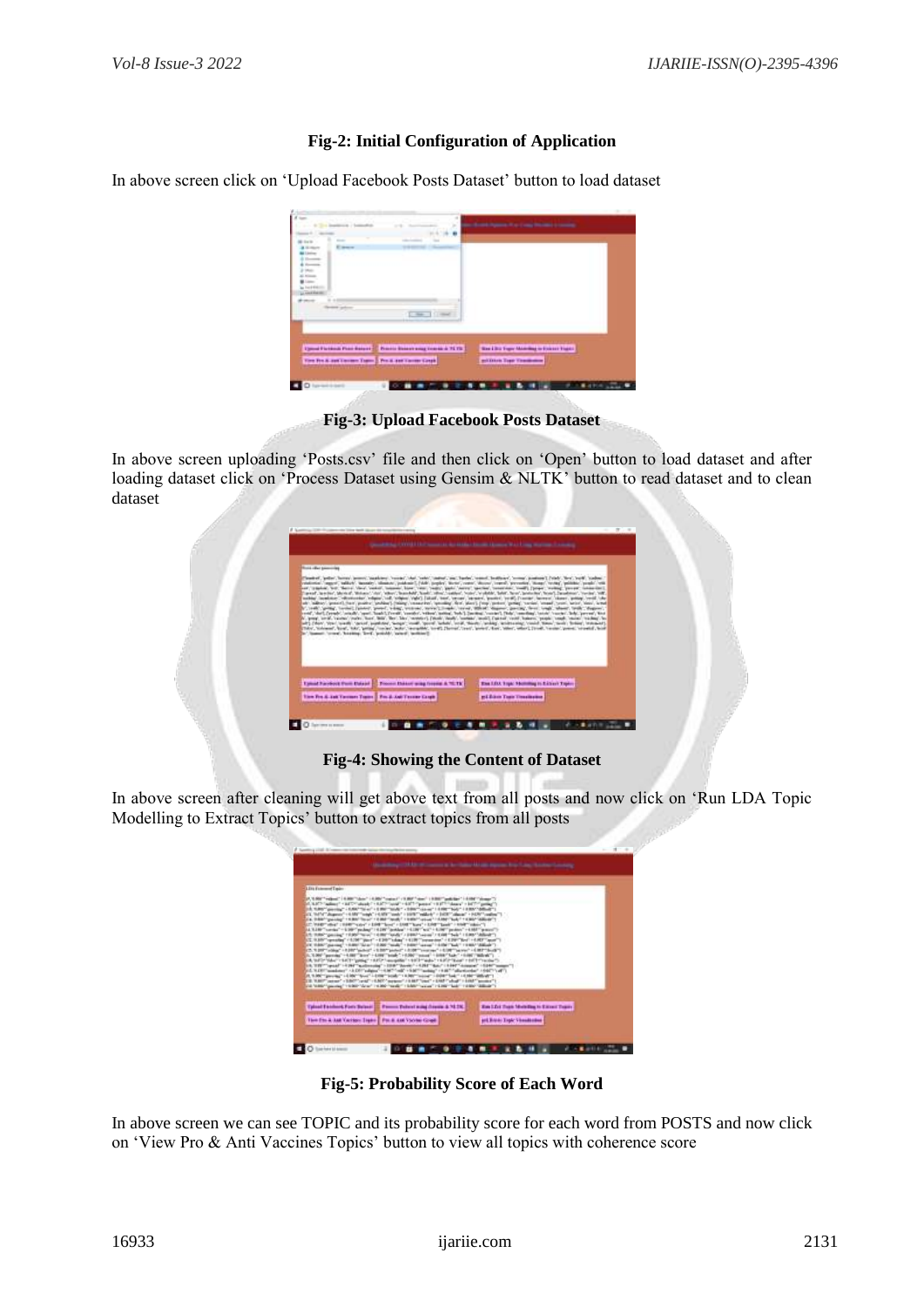

**Fig-6: PRO and ANTI with count value**

In above screen we can see all topics of PRO and ANTI with count value and now click on 'Pro & ANTI Vaccine Graph' button to get below graph and to quantify number of peoples are in favour of PRO or ANTI



**Fig-7: "Number of Topics Vs Coherence" Graph**

In above graph x-axis represents number of topics and y-axis represents coherence score and in above graph blue line refers to ANTI and indigo colour line refers to PRO vaccine and from above graph we can conclude more peoples are discussing ANTI topics about vaccine. Now click on 'pyLDAvis Topic Visualization' to get visualization of all topics in browser.



**Fig-8: Graph with Topic Count within the Circle**

In above graph large circle refers that topic occurs more number of time and if occur less number of times then its circle will be in small size. In right size we can see all topics from that posts and u can click on 'Next Topic' button from top side of window to get next topic visualization. In above graph